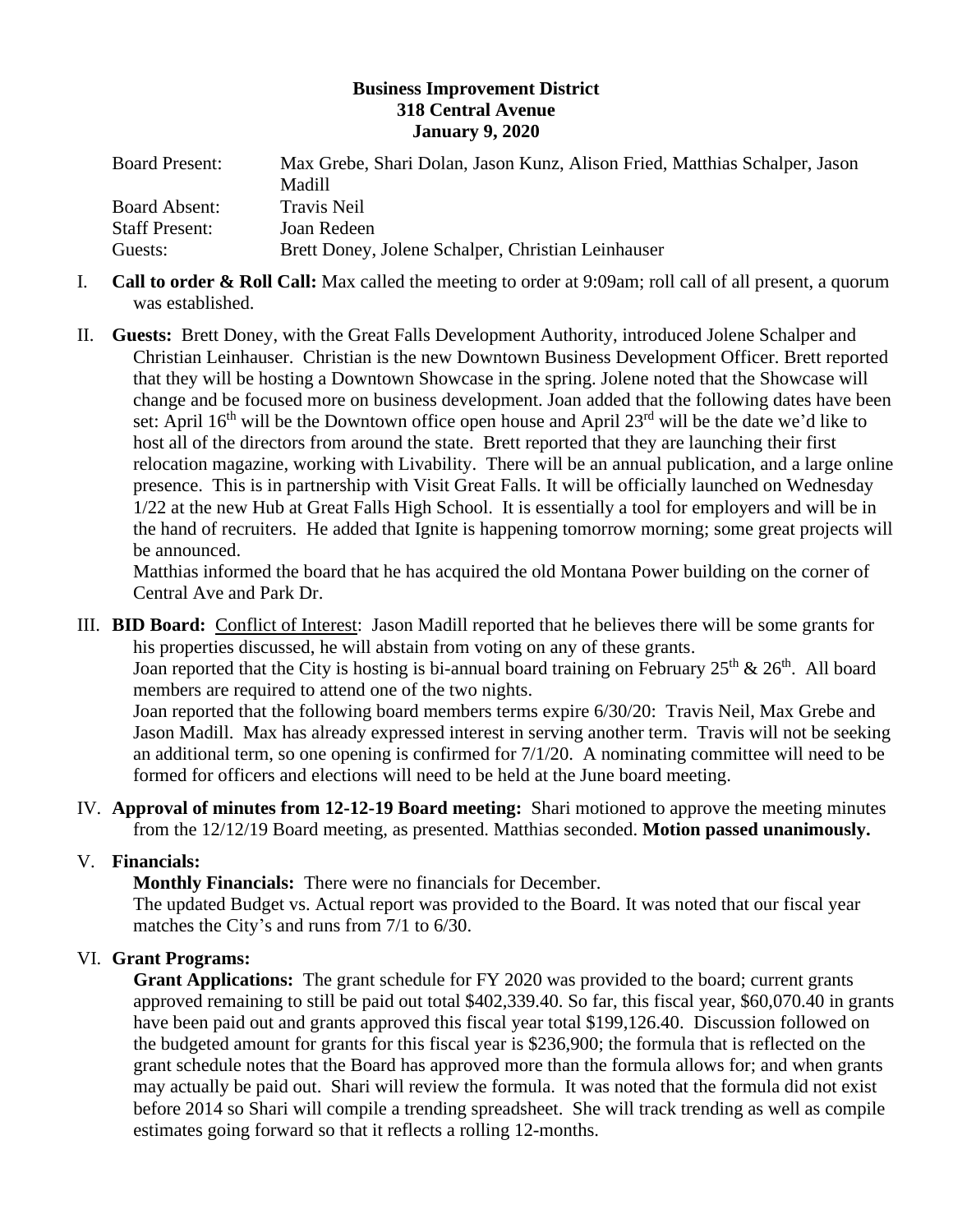### Grant Applications:

Big Sky Select Properties: Joan reported that a Façade grant application was received for 412 Central Ave, as noted and discussed at last month's board meeting. The Board received the grant application via email to review. The total costs for the façade component total \$93,700. Jason Madill motioned to approve the Façade Grant for \$11,910. Jason Kunz seconded. Max abstained. **Motion passed.** Alluvion: Joan reported that Alluvion was informed that the grant would not be paid out until the project was complete and they requested that half of the grant funds be disbursed to them. The Board noted that grants are not paid out until projects are completed and based on their initial description of the project this project is not done.

Sage Financial Wellness: A Business Incentive Grant was received for 410 Central Ave, Suite 416 for Sage Financial Wellness for \$1,100. The Board received the application via email. Their six-year lease is effective April 1; grant will be paid out by May 1 to Madill Enterprises. The business is owned by Jared Brown.

Sage Financial Wellness: An Interior Grant was received for 410 Central Ave, Suite 416. The Board received the application via email. Based on their estimate of \$43,743 they would be eligible for the maximum interior grant of \$10,000.

Pathwise Partners**:** A Business Incentive Grant was received for 410 Central Ave, Suite 414 for Sage Financial Wellness for \$1,100. The Board received the application via email. Their six-year lease is effective April 1; grant will be paid out by May 1 to Madill Enterprises. The business is owned by Jared Brown.

Pathwise Partners**:** An Interior Grant was received for 410 Central Ave, Suite 414. The Board received the application via email. Based on their estimate of \$44,976 they would be eligible for the maximum interior grant of \$10,000.

The Board discussed the make-up of these two businesses with the same owner. Comparisons were made to Faster Bassett/Elevation and several other recent businesses with the same ownership. The Board asked for tax ID numbers to be provided for both businesses.

Alison motioned to approve all of the grant applications for Sage Financial Wellness and for Pathwise Partners, as presented, for their maximum eligible amounts, upon the BID being provided proof of two separate Tax ID Numbers for two separate entities/businesses. Jason Kunz seconded. Jason Madill and Max Grebe abstained. **Motion passed.** 

Grant criteria: Max noted that he had nothing new to report on this topic.

#### VII. **Old Business:**

# **Beautification:**

BID Vehicle: Joan reported that the truck had the outer tie rod replaced and an alignment done. Mountain Tire noted that they were recommending the complete list of work to be done for \$2,843 but after informing them the truck doesn't leave the BID boundaries, they agreed it should be ok with the tie rod replacement. It was noted that the BID has owned the truck for five years. The bid for detailing from Buff & Duff Detail (a DGFA Member) came in at \$400; the Board recommended waiting until spring to have detailing done.

ArtsFest: Joan reported that the application for a Montana Tourism Grant was denied. She noted that nothing has been spent on ArtsFest this fiscal year as last year's ArtsFest was expensed in the prior fiscal year. Possible options for funding were discussed; it was noted that Tourism funds the marketing for this event. It was noted that checks are still being held for Dragonfly and Speaking Socially as square footage of their murals remains unknown. Discussion on incorporating sculpture into the ArtsFest. Joan noted that ArtsFest MONTANA 2020 will begin on August 21. Joan added that there would be no workshop in 2020; simply artists creating murals. Additional funding sources/options/possible sponsorships were discussed. Shari motioned to approve \$15,000 to be expensed this fiscal year for ArtsFest MONTANA 2020. Matthias seconded. **Motion passed unanimously.**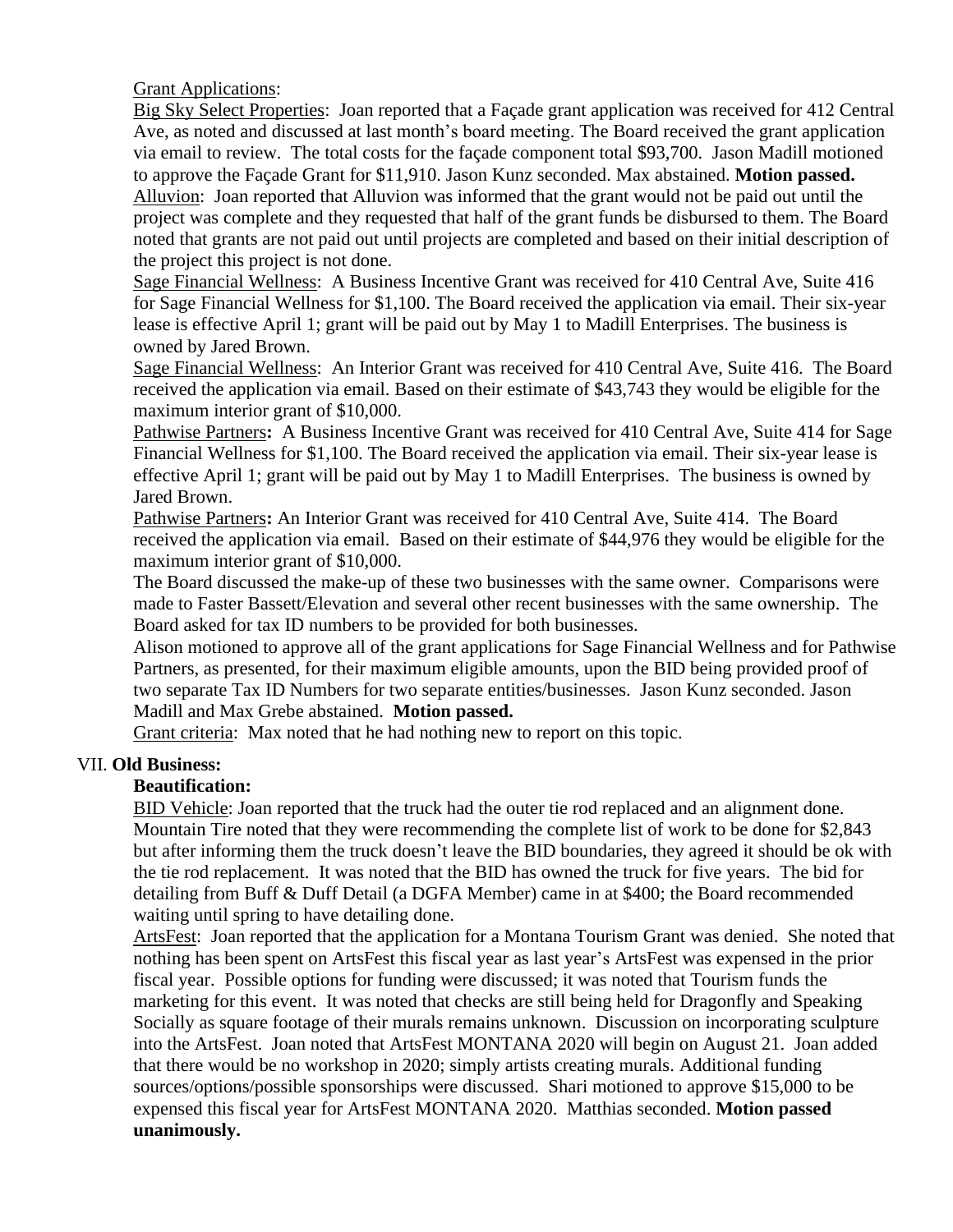Banners: Joan reported that our welcome banners are back out and in place; we will be looking to replace those banners within the next year. We have more than half of the holiday banners that need to be replaced, due to weather. For FY21 we will need to budget for replacement of the holiday banners.

Alley Lights: Nothing new to report at this time.

Flowerpots: Joan will email Travis to inquire where he is with getting bids for self-watering flowerpots. Discussion followed on whether or not other BID's in the state use them; Joan will inquire.

Holiday Décor: Joan reported that the décor is all put away for the year. She added that we have 30- 35 pieces of décor that were unused due to lack of brackets; she'll be working with the CMR High School welding shop to see if they can create the bracket.

Sound System: Joan reported that she met with Seth and a waiver/liability form was created for use by anyone who plugs into the system. Anyone who plugs in will assume responsibility should anything happen.

**City of Great Falls – Storm Drains:** Joan reported that she emailed the City for an update and has had no response.

**Downtown Great Falls Association:** Joan reported that Kellie is on vacation. She is starting her Beer Week meetings for planning that event. They are holding one Music on the Mo event this summer. The 2020 calendar of events has been published; Joan will email that to the Board. DGFA has several new board members.

**Downtown Partnership:** Microvisioning: Joan reported that LPW sent the final drafts for review. The results will be posted to the downtown website, as well as GFDA's website.

Personnel: Joan reported that Christian is the new Downtown Business Development Officer, he started work on January 2<sup>nd</sup>.

Wayfinding: Joan reported that she is still waiting to hear from the Montana Main Street in regard to our grant application.

**Downtown Safety Alliance:** Joan reported that Coins for a Cause for 2019 brought in \$867.03; that includes two large private donations that were received. Without those two private donations our amount was \$467.03. The entity that these funds will be donated to will be determined and a check will be written in February. At January's Safety Alliance United Way was the speaker in regard to the Homeless Initiative, that launched in 2017. They reported that annually, nationwide on January  $30<sup>th</sup>$ there is a count of all homeless people; this count includes all folks that are in the rescue mission (as they are homeless). Great Falls has the third largest homeless population in the state, yet we receive zero federal dollars to address the issues. Last year's count showed that there were 15 people downtown that were homeless and seven of them have been housed. The Initiative has housed 85 people since they began and 84 remain housed. Joan also relayed that Voices of Hope is a great resource if someone is in need, dial 211 from any phone and they can connect you to resources. The Safety Alliance meets next on Tuesday, February 4<sup>th</sup>.

Neighborhood Walk Program: Joan is now exploring how to do a background check and how extensive background checks might need to be, and costs associated with that. She added that if the BID pursues this we need to launch in early spring. Discussion followed on the Directed Enforcement Team (DET) with the Great Falls Police Department; Joan reminded the Board that Kevin Supalla is the dedicated BRIC officer and he attends the Downtown Safety Alliance. Discussion followed on the GFPD Volunteer Program; the Board was under the impression this program no longer exists.

**Parking Commission:** Joan noted that there is nothing new to report; the Commission did not meet in January. It was noted that come May 1 the Commission will be down to two members. **Personnel:** Joan reported that her 11-year anniversary was January 5<sup>th</sup> and she expressed her

gratitude to the Board.

**Work Plan 2020:** The Work Plan for FY 2020 is being followed. A draft for FY21 will be provided by April, with approval needed by June.